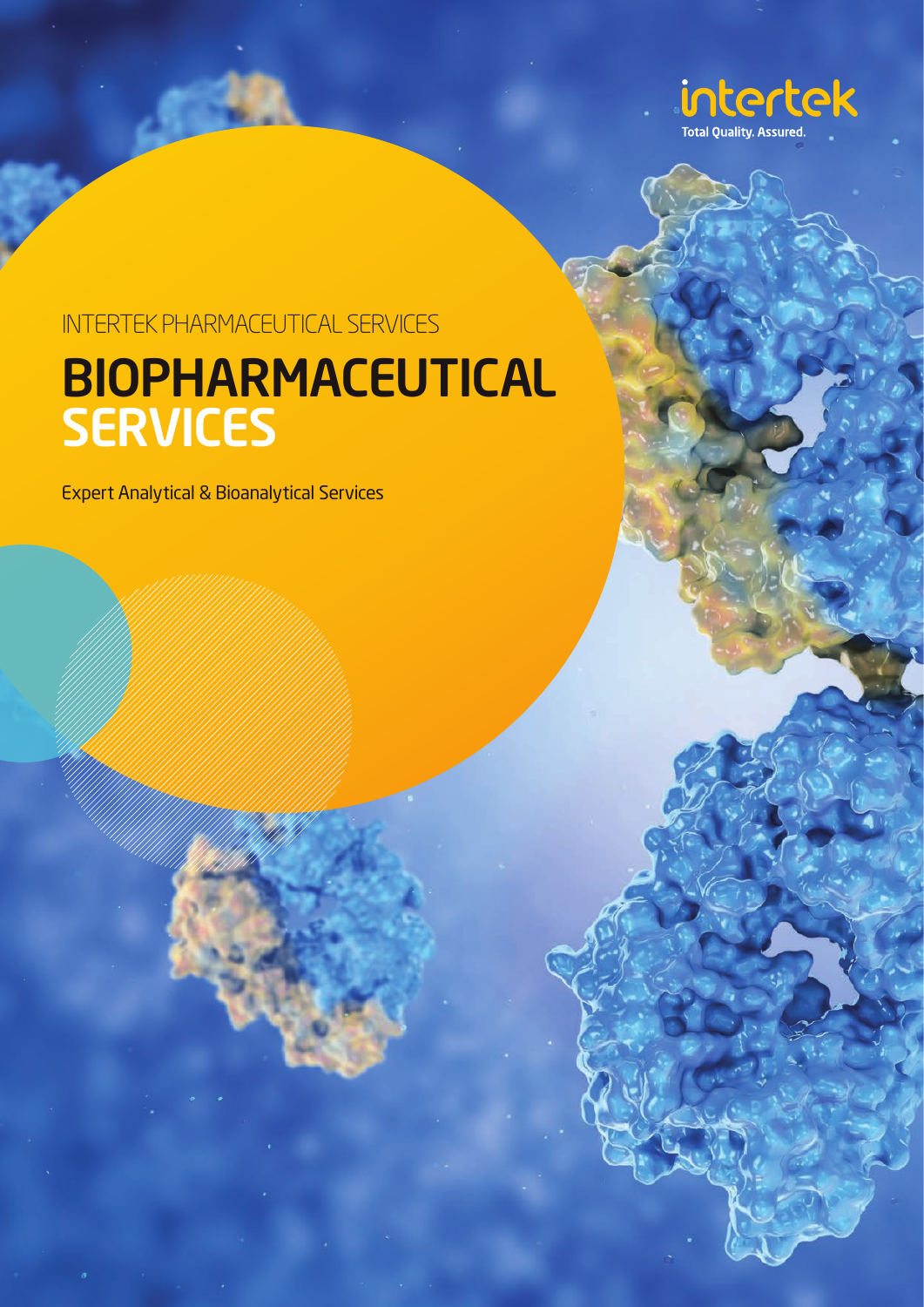# Our Biopharmaceutical **Expertise**

To meet your development milestones and comply with regulatory requirements, you will need high quality bioanalytical and analytical data to aid informed decision-making and identify sources of risk. Safety assessment is key, as slight changes in the structure, physicochemical properties, stability and impurity profile of a biologic can provoke an adverse immune response.

Our thought-leaders have nearly 30 years of experience in biopharmaceutical development support across a wide range of product types. We provide regulatoryled, phase-appropriate, tailored analytical program design with GLP / GCP / GMP compliant laboratory services which help you to navigate the challenges of development, regulatory submission, and manufacturing.

With facilities located in India, Europe (UK, France, Switzerland) and the USA, our strong scientific and technical leadership coupled with project management and regulatory support, deliver a responsive, flexible (bio)analytical resource, to drive your development and manufacturing programs forward.

#### Our biopharmaceutical services

- GLP Clinical & Preclinical Bioanalysis (PK, ADA, Nab)
- Immunogenicity Studies
- Analytical Programme Design in line with ICH Q6B
- Inhaled & Nasal Drug Development
- Structural Characterisation
- Physicochemical Properties
- Biophysical Characterisation
- Comparability Studies
- Biosimilar Programmes
- Process Residuals Determination
- Product Related Impurities Determination
- Purity and Impurity Assessment
- GMP Potency / Cell Based Assays
- Method Development & Validation
- Extractables / Leachables
- GMP Quality Control Testing
- GMP Batch & Final Product Release **Testing**
- ICH Stability Studies
- Forced Degradation Studies

#### Our experience

- Recombinant Proteins & Glycoproteins
- Monoclonal Antibodies
- Antibody-Drug Conjugates
- Biosimilars / Biobetters
- Peptides
- Growth Factors
- Interferons
- Interleukins
- Vaccines
- Viral Vectors
- Oligonucleotide Therapeutics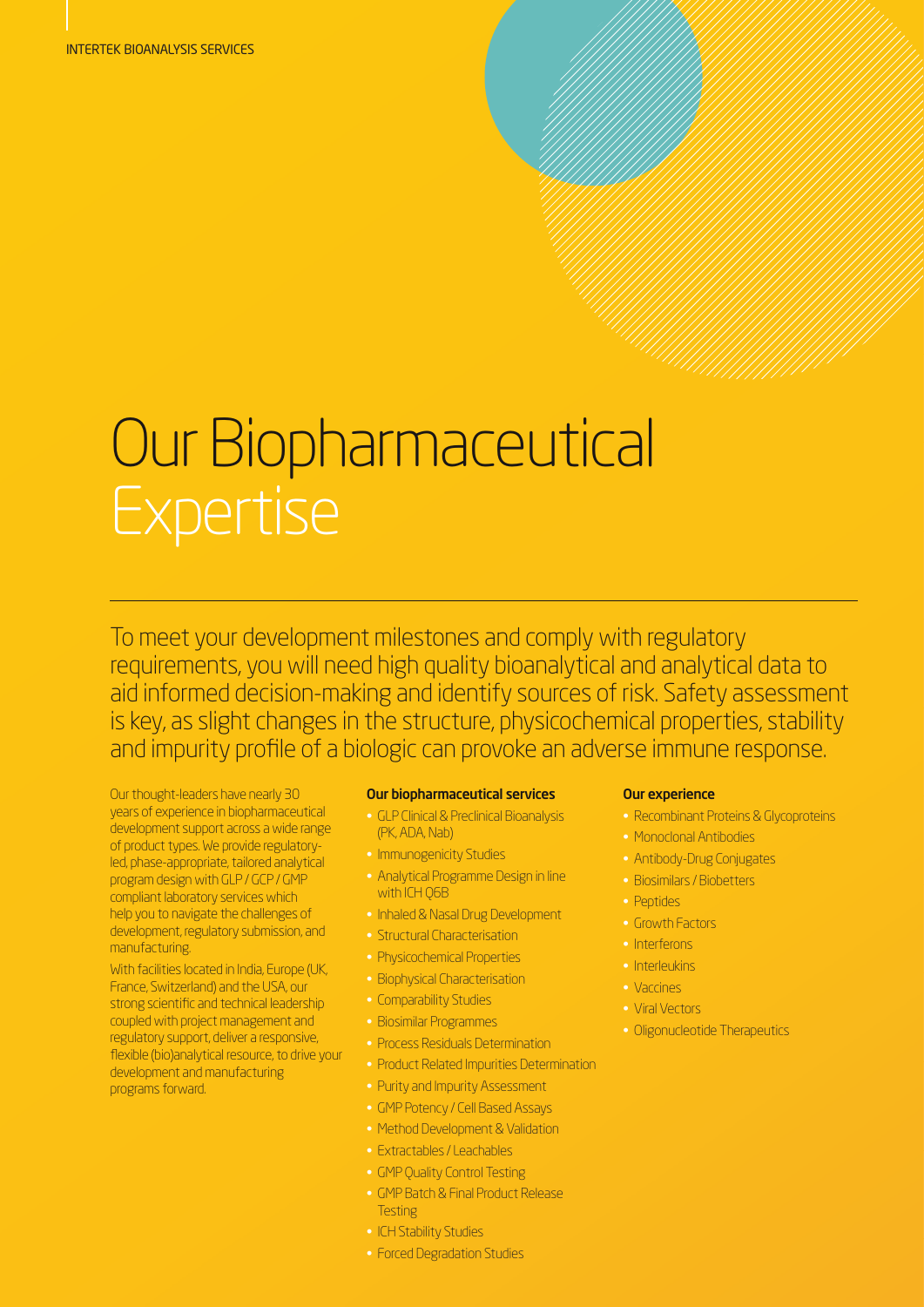To achieve a wellcharacterised biologic, we apply a strategic analytical program that is tailored to your molecule

## Protein Characterisation

Protein therapeutics can present significant analytical challenges. Our characterisation packages are tailored to your biomolecule and reflect the requirements of ICH Guidelines to meet the analytical challenges of a 'well characterized' or 'specified' biological product.

Programs encompass many different analytical techniques and provide information ranging from evaluation of physicochemical properties and structural features including primary, secondary and higher order structure and assessment of post-translational modifications. Programs also include determination of biological potency and assessment of purity /impurity profiles. We continually invest in advanced analytical instrumentation which allows us to deliver data with the highest sensitivity, accuracy and resolution.



| <b>Structural Characterisation</b>         |                                                                                                                                                                                                                                          |  |  |  |  |
|--------------------------------------------|------------------------------------------------------------------------------------------------------------------------------------------------------------------------------------------------------------------------------------------|--|--|--|--|
| Amino Acid Sequencing/<br>Peptide Mapping: | Sequencing studies and peptide mapping using a broad range of enzymatic or chemical digestion followed by<br>Mass Spectrometry (LC-MS/MS or MALDI-TOF MS).                                                                               |  |  |  |  |
| Amino acid composition:                    | Pharmacopeia methods.                                                                                                                                                                                                                    |  |  |  |  |
| Terminal amino acid<br>sequence:           | Confirmation of N- and C-terminal sequences and evaluation of modifications and / or heterogeneity.                                                                                                                                      |  |  |  |  |
| Disulphide bridge<br>mapping:              | Assessment of the degree and positions of both expected and mis-matched disulphide bridges by extended<br>LC-MS/MS study and colorimetric test for free sulfhydryl groups.                                                               |  |  |  |  |
| Carbohydrate structure:                    | Glycosylation studies typically including levels of monosaccharides and sialic acid, N/O linked glycan profiling<br>(NPLC, HILIC, IEX or CE-LIF), enzymatic digest and MALDI-TOF or LC-MS/MS.                                            |  |  |  |  |
| <b>Physico-chemical Properties</b>         |                                                                                                                                                                                                                                          |  |  |  |  |
| Molecular weight:                          | Molecular weight of intact proteins by MALDI-MS, ESI-MS and LC-MS supported by orthogonal techniques<br>such as MALLS and SDS-PAGE.                                                                                                      |  |  |  |  |
| Isoform pattern:                           | Isoform and impurity studies using PAGE, SDS-PAGE, IEF, CE, HPLC.                                                                                                                                                                        |  |  |  |  |
| Extinction coefficient:                    | Determination and Validated Extinction Coefficient studies.                                                                                                                                                                              |  |  |  |  |
| LC patterns:                               | For ID, homogeneity, purity - HPLC, UPLC, SEC, RP HPLC, IEX, AEX.                                                                                                                                                                        |  |  |  |  |
| Spectroscopic patterns:                    | CD, FTIR, 1D & 2D NMR, Fluorescence, UV-Visible.                                                                                                                                                                                         |  |  |  |  |
| Electrophoretic patterns:                  | CE(CZE), cIEF, CGE, SDS and NATIVE PAGE, Western Blot.                                                                                                                                                                                   |  |  |  |  |
| Concentration:                             | Lowry, BCA, Total AA, Total Nitrogen, Bradford.                                                                                                                                                                                          |  |  |  |  |
| Aggregation studies:                       | SEC (MALLS), DLS, AUC, Western Blot, CE, Gel Electrophoresis, SEM/TEM. Cryo-TEM.                                                                                                                                                         |  |  |  |  |
| Process Impurities:                        | Residual host cell DNA by qPCR, Residuals (such as antibiotics, antifoaming agents).                                                                                                                                                     |  |  |  |  |
| <b>Potency Assays</b>                      |                                                                                                                                                                                                                                          |  |  |  |  |
| Cell-based Assays:                         | To support characterisation, stability, comparability testing and product release, for example, Complement-<br>dependent cytotoxicity (CDC), Antibody-dependent cell cytotoxicity (ADCC) and Neutralisation and<br>Proliferation Assays. |  |  |  |  |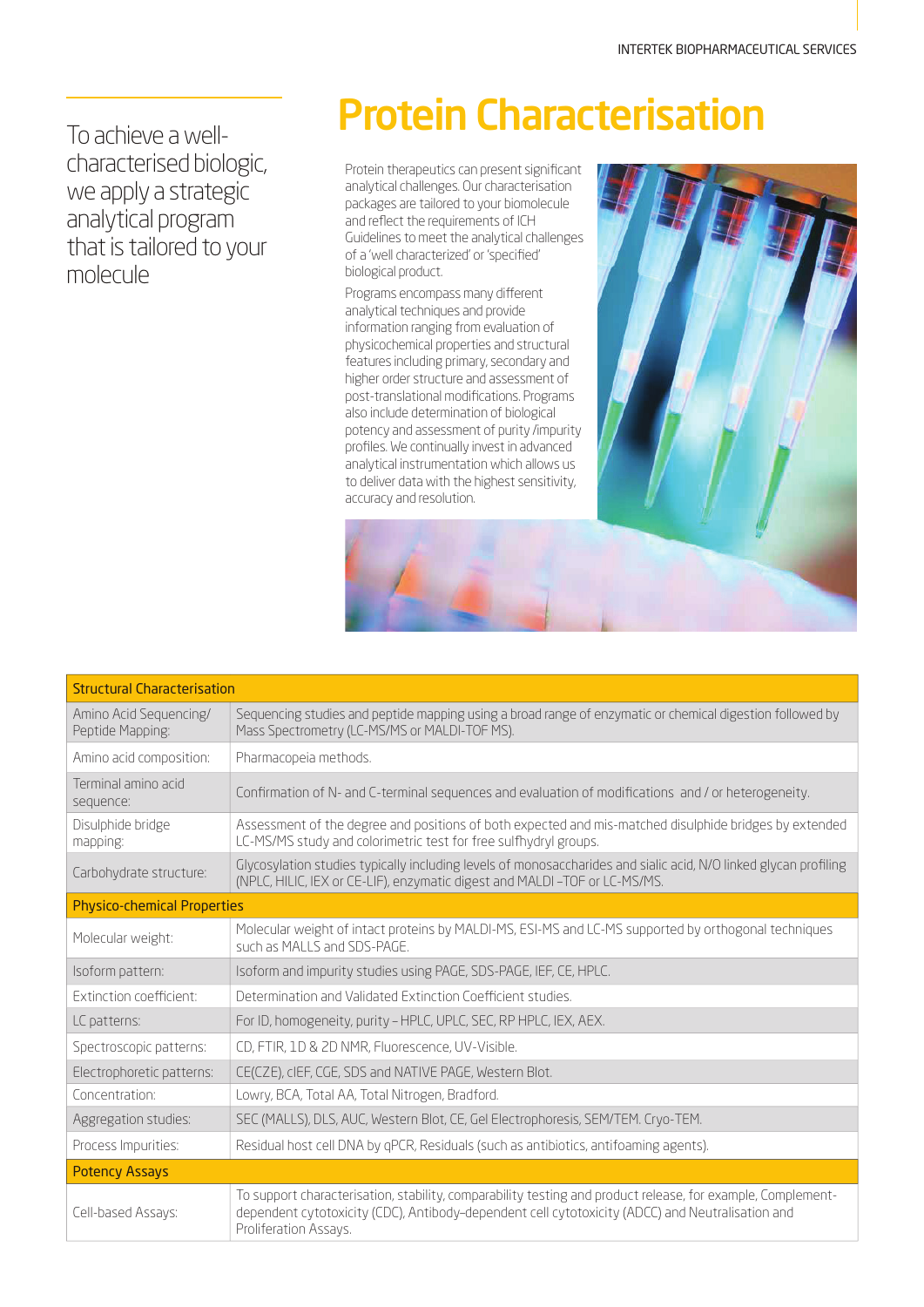We apply our bioanalytical expertise and industry insight to design strategic and efficient bioanalytical programs

# Bioanalytical Expertise

#### Large molecule bioanalysis

We have extensive experience in the development, validation, and sample analysis of quantitative and qualitative Good Laboratory Practice (GLP) and Good Clinical Practice (GCP) immunochemistry and LC-MSMS expertise in support of pre-clinical and clinical development programs in full regulatory compliance (FDA, EMA and OECD GLP regulatory standards).

Our bioanalytical experts are highly experienced in developing and validating assays for pharmacokinetic (PK), toxicokinetic (TK), pharmacodynamic (PD), immunogenicity, efficacy and safety biomarker studies with diverse immunochemistry technologies, radioimmunochemistry (RIA) and functional assay platforms.

We offer comprehensive bioanalytical services to support complex products including proteins, synthetic peptides, humanized monoclonal antibodies, antibody drug conjugates, conjugated drugs, growth factors, hormones and cytokines. Additionally, we offer industry unique capabilities, for example, quantitative, high resolution NMR which is an ideal tool for bioanalysis of PEGylated moieties.

- Quantitative Ligand Binding Assay Capabilities
- Quantitative ELISAs for Proprietary Compounds
- Immunogenicity Studies
- Neutralization Cell-based Assay Development, Validation and Sample Analysis
- Enzymatic Assays
- Fluorometric Assays, Luminescence Assays
- Mode of Action Studies
- Bioanalytical LC-MS/MS for Biologics
- NMR approaches for PEGylated Biomolecules
- Biomarker Assays

#### Biomarker assays

Intertek's GLP/GCP/GMP compliant laboratories provides support to clients focused on the development of pharmaceuticals and biological medicines. Our biomarker services provide fit-forpurpose validations in support of your context of use. We provide a continuous and iterative process which evolves with your context of use for the biomarker data.

Intertek deploy a diverse array of analytical platforms to support biomarker analysis including ELISA, flow cytometry, cell-based assays, ECL multiplex platforms and high sensitivity measurements by the Quanterix Simoa HD-X Analyzer™.

### CASE STUDY

#### Novel Approaches for An Enzyme Activity Assay

A client desired an activity assay for a PEGylated enzyme for which a commercial colorimetric assay was available. The colorimetric assay did not meet the performance criteria for regulated work. An immunoassay was then developed but was subject to significant matrix effects.

#### Our Solution

Development of a replacement assay was complicated by endogenous substrate and enzymatic product.To overcome this, the specificity of LC-MS/MS was employed and an activity assay developed using a stable labeled substrate which produced a labeled product, which could be differentiated from the endogenous analyte.

#### Benefit Delivered to our Client

A enzymatic activity LC-MS/MS assay was developed and successfully validated to regulatory standards. The method was used in multiple pharmacokinetic studies and enabled the client to move forward with their drug development program.

### Specialist Expertise

#### Biosimilar services

Our biosimilar thought leaders apply a strategic approach to developing biosimilarity data with programs that provide highly relevant early stage characterisation and late stage comparative data. These programs begin with extensive structural and functional characterization of both the proposed biosimilar product and the reference product and evaluate and compare all pertinent features of the biosimilar product and are based on the criteria outlined in ICH Q6B. This analytical characterization serves as the foundation of a biosimilar development program. Programs encompass many different analytical techniques and provide information ranging from evaluation of physiochemical properties and structural features including primary, secondary and higher order structure and assessment of post-translational modifications and cell-based assays to determination of biological potency with the goal to show that the molecule is structurally and functionally highly similar to a reference product and so is anticipated to behave like the reference product.

#### Monoclonal antibodies

Our experience spans recombinant monoclonal antibodies and related products such as biosimilars, fusion proteins, Fab-fragments and Fc fragments and antibody drug conjugates (ADCs) throughout the product lifecycle with a focus on monitoring relevant critical quality attributes (CQAs), assessment of the impact of process changes on physicochemical properties and structure, the presence of product-related impurities or process-related impurities.

- Characterisation (Q6B)
- Primary Sequence Confirmation (Peptide Map)
- N/C terminal Sequence, Disulphide Bridge Mapping and PTMs
- Carbohydrate Structure
- Aggregation Studies
- Higher Order Structural Studies
- Aggregation Studies
- Heterogeneity, Purity and Variants
- **Potency**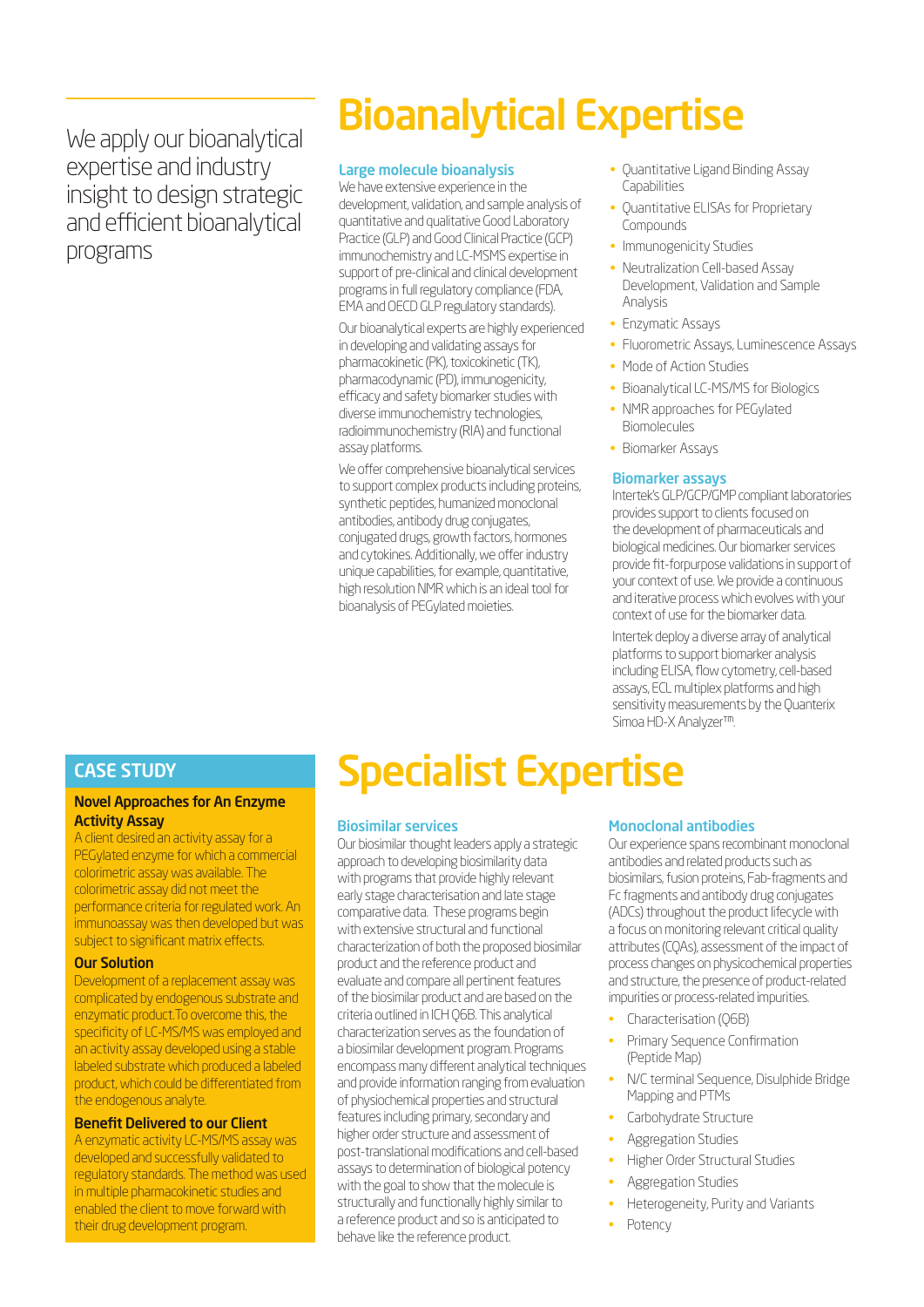# Protein Analytics

#### Post Translational Modifications (PTM)

We apply our knowledge of anticipated PTM and potential PTMs based on your product's specific structural characteristics to design strategic analytical programs that meet the requirements of regulatory expectations and industry guidance such as ICH Q6B. Using enzyme or chemical digestion coupled with highly sensitive liquid chromatography tandem mass spectrometry (LC-MS/MS) and a range of chromatographic techniques we can detect and identify a range of PTMs.

- **Deamidation**
- **Glycosylation**
- **Phosphorylation**
- **Acetylation**
- Alkylation
- Sulfation
- Glycylation

#### Biophysical characterisation

Our biophysical characterisation team applies a wide range of techniques such as to interrogate the biophysical behavior of your molecule. We examine product's higher-order structure (HOS), including secondary and tertiary structure using Circular Dichroism (CD), FTIR, Fluorescence, 1D / 2D High field 600MHz NMR studies (NOESY & TOCSY), aggregation (using SEC–MALS, DLS, SV-AUC), oligomerization and degradation of the drug substance. To support formulation development we study proteins in the buffer and in the presence of additives / excipients of interest. To support IND or NDA submissions we assess spectroscopic, thermodynamic and hydrodynamic properties.

#### Potency assays

Potency bioassays are an integral part of release and stability testing. Intertek's experienced specialists perform cell based potency and ligand binding assays which can be performed to GMP for regulatory submissions or as a nonregulatory study under high quality standards.

#### Glycosylation

Glycosylation studies are designed to be product specific, however, these typically include determination of the levels of neutral and amino monosaccharides as well as sialic acids, assessment of glycoform distribution and glycan structure elucidation. Multiple technologies are applied to the determination including selective enzymatic cleavage and MALDI-TOF Mass spectrometry HPLC, HILIC, IEX or CE-LIF, to provide the level of structural information required.

#### Product related impurities determination

Our scientists perform detailed characterization using a diverse range of technologies which include chromatographic, electrophoretic, mass spectrometry (MALDI-MS, LC-MSMS) and spectroscopic (IR, NMR and fluorescence approaches) to determine truncated forms and other modified forms such as deamidated, isomerised, mismatched S-S linked, oxidised or altered conjugated forms (e.g., glycosylation, phosphorylation). For truncated forms, we use an enzyme or chemical cleavage of peptide followed by characterisation by chromatography (e.g. HPLC) or SDS-PAGE approaches. We also perform peptide mapping to yield useful information about the variant.

#### Process residuals determination

Our process residual analysis services apply a range of highly specific and sensitive techniques to residual cell substrates (e.g., host cell proteins, host cell DNA), cell culture (e.g., inducers, antibiotics, or media components), or chromatographic media used in purification, solvents and buffer components to offer robust quantification supporting process validation, monitor the batch to batch variation and support GMP lot release. For trace antibiotics such as Kanamycin, Tobramycin, Gentamycin, Amoxicillin, Chloramphenicol, we apply highly selective approaches such as tandem mass spectrometry (LC-MS/MS) with Multiple Reaction Monitoring (MRM). We also apply MS techniques to the determination of surfactants and antifoams agents which typically include Triton-X, Tween 20, Tween 80, Pluronics and polyglycol P2000.

- Kanamycin
- Tobramycin
- Gentamycin
- Amoxicillin
- Chloramphenicol
- Methotrexate
- Glutathione
- **Dithiothreitol**
- IPTG
- Triton-X
- Tween
- Pluronics
- Polyglycol P2000
- Trace metals
- Downstreamderived impurities
- Leachables from process equipment
- Particulates



### ICH stability testing

With dedicated ICH storage stability facilities that are integrated with advanced analytical capabilities, we can offer stability-indicating method development and validation alongside efficient stability programs that focus on the critical quality attributes of your molecule.

#### Inhaled & intranasal biologic drug development

Formulation of biopharmaceuticals for inhaled or nasal delivery allows for a more convenient method of administering compounds systemically, and also allows direct targeting of the respiratory system, however, this brings new challenges. Our experts integrate formulation with tailored analytics that focuses on the impact of formulation on the safety and efficacy of the drug whilst monitoring aggregation, fragmentation, deamidation, hydrolysis, oxidation, isomerisation, succinimidation,

deglycosylation, disulphide bond formation/ breakage and other crosslinking reactions.

Our Intertek Centre of Excellence for Inhaled Biologics deploys a strategic programme of formulation, analytical testing, and clinical manufacturing services. Our orthogonal analytical approach aims to fully characterise the biologic drug substance whilst assessing whether the device delivery mechanism has adversely affected the product performance.

- CMC Development & Analytical Support
- Biologics Characterisation (Q6B)
- Formulation Development
- Method Development/Validation
- Device Screening
- ICH & Accelerated Stability Studies
- Product Characterisation Studies

bridges

Development Support

• Truncation

• Methylation

- N/C-terminal Modifications
- 

### • Oxidation • Mis-matched S-S